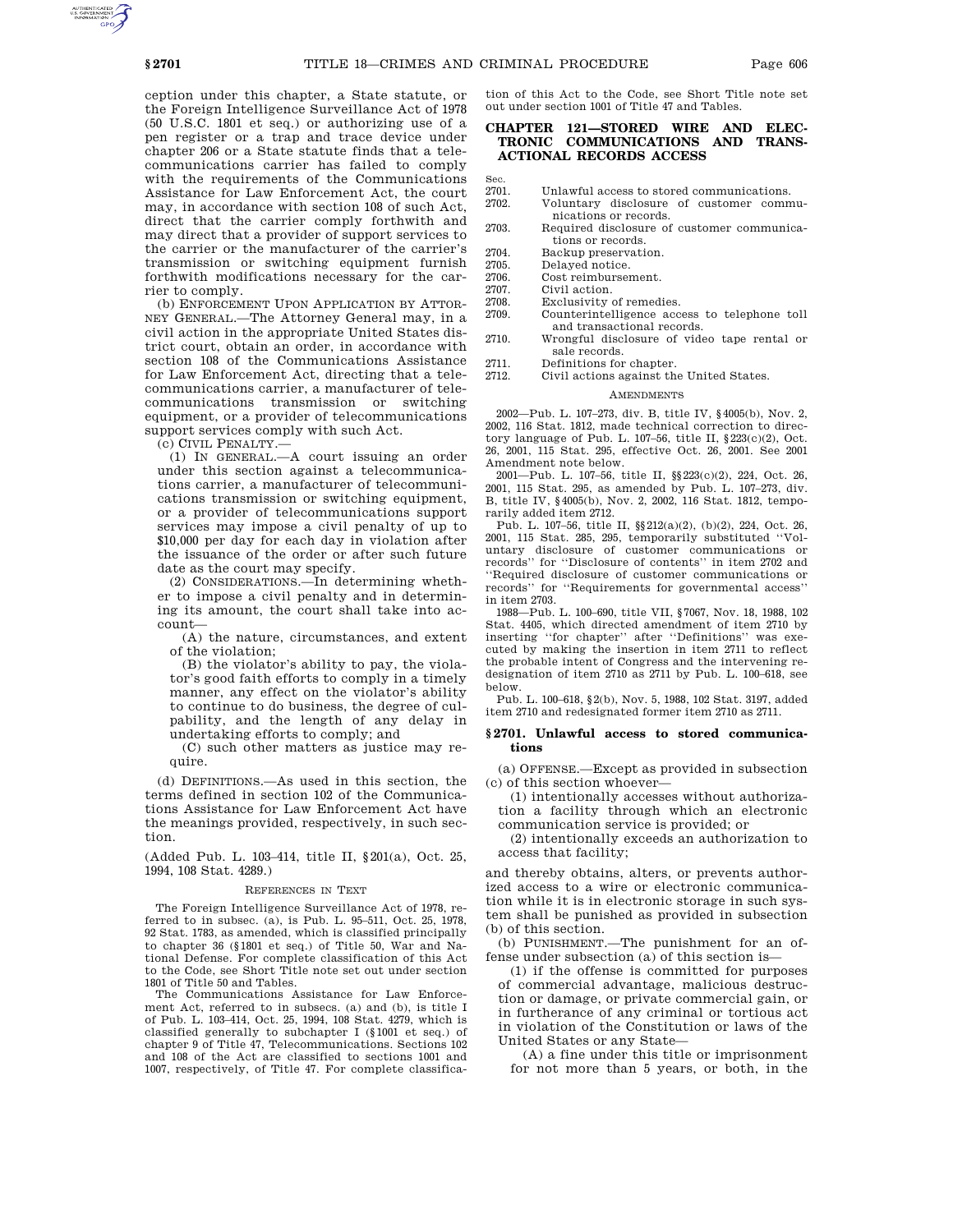case of a first offense under this subparagraph; and

(B) a fine under this title or imprisonment for not more than 10 years, or both, for any subsequent offense under this subparagraph; and

(2) in any other case—

(A) a fine under this title or imprisonment for not more than 1 year or both, in the case of a first offense under this paragraph; and

(B) a fine under this title or imprisonment for not more than 5 years, or both, in the case of an offense under this subparagraph that occurs after a conviction of another offense under this section.

(c) EXCEPTIONS.—Subsection (a) of this section does not apply with respect to conduct authorized—

(1) by the person or entity providing a wire or electronic communications service;

(2) by a user of that service with respect to a communication of or intended for that user; or

(3) in section 2703, 2704 or 2518 of this title.

(Added Pub. L. 99–508, title II, §201[(a)], Oct. 21, 1986, 100 Stat. 1860; amended Pub. L. 103–322, title XXXIII, §330016(1)(K), (U), Sept. 13, 1994, 108 Stat. 2147, 2148; Pub. L. 104–294, title VI, §601(a)(3), Oct. 11, 1996, 110 Stat. 3498; Pub. L. 107–296, title II, §225(j)(2), Nov. 25, 2002, 116 Stat. 2158.)

### AMENDMENTS

2002—Subsec. (b)(1). Pub. L. 107–296, §225(j)(2)(A), in introductory provisions, inserted '', or in furtherance of any criminal or tortious act in violation of the Constitution or laws of the United States or any State'' after ''commercial gain''.

Subsec. (b)(1)(A). Pub. L. 107–296, §225(j)(2)(B), substituted "5 years" for "one year".

Subsec. (b)(1)(B). Pub. L. 107–296, §225(j)(2)(C), substituted ''10 years'' for ''two years''.

Subsec. (b)(2). Pub. L. 107–296, §225(j)(2)(D), added par. (2) and struck out former par. (2) which read as follows: 'a fine under this title or imprisonment for not more than six months, or both, in any other case.

1996—Subsec. (b)(1)(A), (2). Pub. L. 104–294 substituted ''fine under this title'' for ''fine of under this title''.

1994—Subsec. (b)(1)(A). Pub. L. 103–322, §330016(1)(U), substituted ''under this title'' for ''not more than  $$250,000"$ 

Subsec. (b)(2). Pub. L. 103–322, §330016(1)(K), substituted ''under this title'' for ''not more than \$5,000''.

#### EFFECTIVE DATE OF 2002 AMENDMENT

Amendment by Pub. L. 107–296 effective 60 days after Nov. 25, 2002, see section 4 of Pub. L. 107–296, set out as an Effective Date note under section 101 of Title 6, Domestic Security.

#### EFFECTIVE DATE

Pub. L. 99–508, title II, §202, Oct. 21, 1986, 100 Stat. 1868, provided that: ''This title and the amendments made by this title [enacting this chapter] shall take effect ninety days after the date of the enactment of this Act [Oct. 21, 1986] and shall, in the case of conduct pursuant to a court order or extension, apply only with respect to court orders or extensions made after this title takes effect.''

#### SHORT TITLE OF 1988 AMENDMENT

Pub. L. 100–618, §1, Nov. 5, 1988, 102 Stat. 3195, provided that: ''This Act [enacting section 2710 of this title and renumbering former section 2710 as 2711 of this title] may be cited as the 'Video Privacy Protection Act of 1988'.''

## **§ 2702. Voluntary disclosure of customer communications or records**

(a) PROHIBITIONS.—Except as provided in subsection  $(b)$  or  $(c)$ —

(1) a person or entity providing an electronic communication service to the public shall not knowingly divulge to any person or entity the contents of a communication while in electronic storage by that service; and

(2) a person or entity providing remote computing service to the public shall not knowingly divulge to any person or entity the contents of any communication which is carried or maintained on that service—

(A) on behalf of, and received by means of electronic transmission from (or created by means of computer processing of communications received by means of electronic transmission from), a subscriber or customer of such service;

(B) solely for the purpose of providing storage or computer processing services to such subscriber or customer, if the provider is not authorized to access the contents of any such communications for purposes of providing any services other than storage or computer processing; and

(3) a provider of remote computing service or electronic communication service to the public shall not knowingly divulge a record or other information pertaining to a subscriber to or customer of such service (not including the contents of communications covered by paragraph (1) or (2)) to any governmental entity.

(b) EXCEPTIONS FOR DISCLOSURE OF COMMUNICA-TIONS.—A provider described in subsection (a) may divulge the contents of a communication—

(1) to an addressee or intended recipient of such communication or an agent of such addressee or intended recipient;

(2) as otherwise authorized in section 2517, 2511(2)(a), or 2703 of this title;

(3) with the lawful consent of the originator or an addressee or intended recipient of such communication, or the subscriber in the case of remote computing service;

(4) to a person employed or authorized or whose facilities are used to forward such communication to its destination;

(5) as may be necessarily incident to the rendition of the service or to the protection of the rights or property of the provider of that service;

(6) to the National Center for Missing and Exploited Children, in connection with a report submitted thereto under section 2258A;

(7) to a law enforcement agency—

(A) if the contents—

(i) were inadvertently obtained by the service provider; and

(ii) appear to pertain to the commission of a crime; or

[(B) Repealed. Pub. L. 108–21, title V, §508(b)(1)(A), Apr. 30, 2003, 117 Stat. 684]

(8) to a governmental entity, if the provider, in good faith, believes that an emergency in-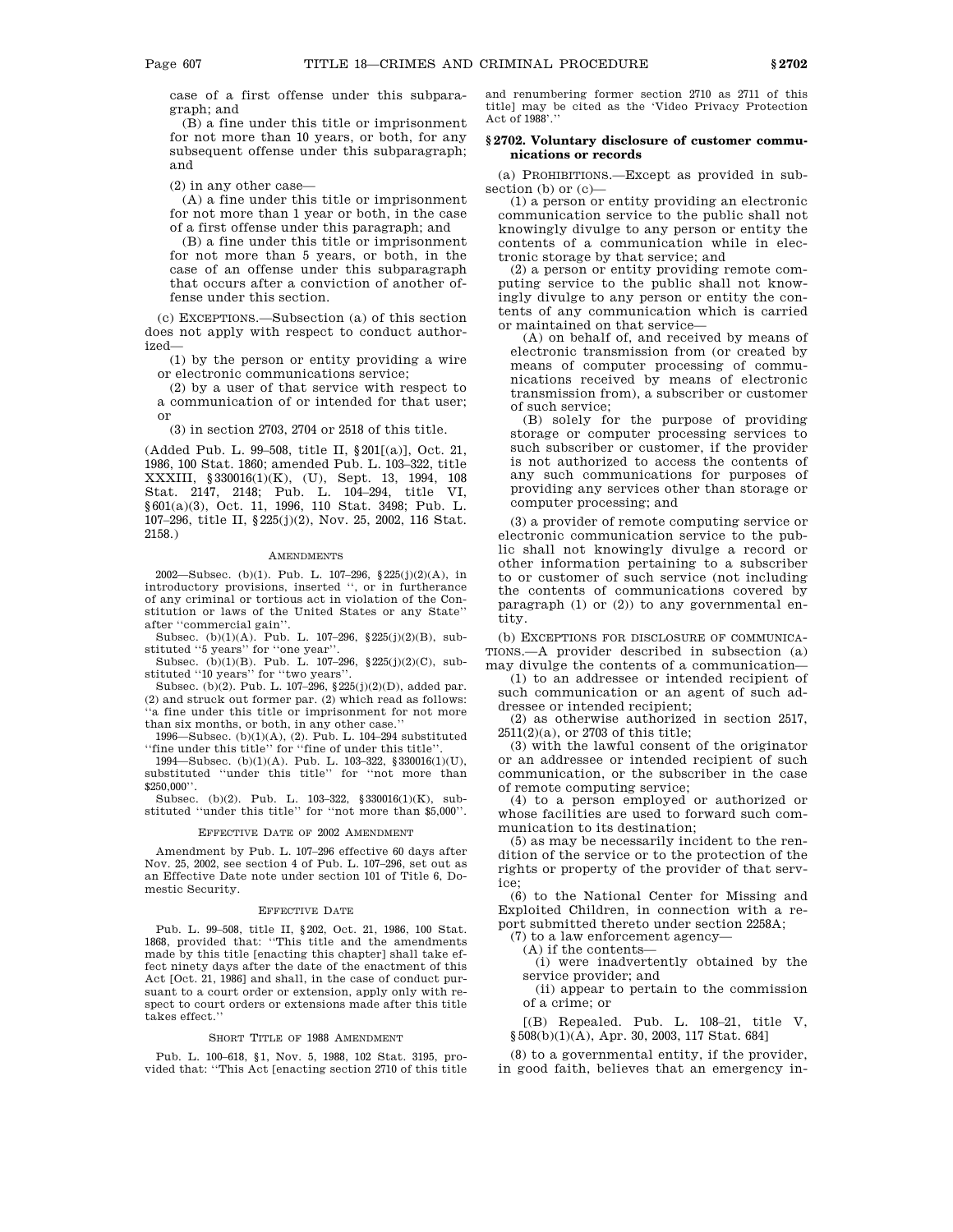volving danger of death or serious physical injury to any person requires disclosure without delay of communications relating to the emergency.

(c) EXCEPTIONS FOR DISCLOSURE OF CUSTOMER RECORDS.—A provider described in subsection (a) may divulge a record or other information pertaining to a subscriber to or customer of such service (not including the contents of communications covered by subsection  $(a)(1)$  or  $(a)(2)$ )

(1) as otherwise authorized in section 2703;

(2) with the lawful consent of the customer or subscriber;

(3) as may be necessarily incident to the rendition of the service or to the protection of the rights or property of the provider of that service;

(4) to a governmental entity, if the provider, in good faith, believes that an emergency involving danger of death or serious physical injury to any person requires disclosure without delay of information relating to the emergency;

(5) to the National Center for Missing and Exploited Children, in connection with a report submitted thereto under section 2258A; or

(6) to any person other than a governmental entity.

(d) REPORTING OF EMERGENCY DISCLOSURES.— On an annual basis, the Attorney General shall submit to the Committee on the Judiciary of the House of Representatives and the Committee on the Judiciary of the Senate a report containing—

(1) the number of accounts from which the Department of Justice has received voluntary disclosures under subsection (b)(8);

(2) a summary of the basis for disclosure in those instances where—

(A) voluntary disclosures under subsection (b)(8) were made to the Department of Justice; and

(B) the investigation pertaining to those disclosures was closed without the filing of criminal charges; and

(3) the number of accounts from which the Department of Justice has received voluntary disclosures under subsection (c)(4).

(Added Pub. L. 99–508, title II, §201[(a)], Oct. 21, 1986, 100 Stat. 1860; amended Pub. L. 100–690, title VII, §7037, Nov. 18, 1988, 102 Stat. 4399; Pub. L. 105–314, title VI, §604(b), Oct. 30, 1998, 112 Stat. 2984; Pub. L. 107–56, title II, §212(a)(1), Oct. 26, 2001, 115 Stat. 284; Pub. L. 107–296, title II,  $$225(d)(1), Nov. 25, 2002, 116 Stat. 2157; Pub. L.$ 108–21, title V, §508(b), Apr. 30, 2003, 117 Stat. 684; Pub. L. 109–177, title I, §107(a), (b)(1), (c), Mar. 9, 2006, 120 Stat. 202, 203; Pub. L. 110–401, title V, §501(b)(2), Oct. 13, 2008, 122 Stat. 4251; Pub. L. 114–23, title VI, §602(d), June 2, 2015, 129 Stat. 295.)

#### **AMENDMENTS**

2015—Subsec. (d)(3). Pub. L. 114–23 added par. (3).

2008—Subsecs. (b)(6), (c)(5). Pub. L. 110–401 substituted ''section 2258A'' for ''section 227 of the Victims of Child Abuse Act of 1990 (42 U.S.C. 13032)''.

2006—Subsec. (a). Pub. L. 109–177, §107(c), inserted ''or (c)'' after ''Except as provided in subsection (b)''.

Subsec. (b)(8). Pub. L. 109–177, §107(b)(1)(A), struck out ''Federal, State, or local'' before ''governmental entity''.

Subsec. (c)(4). Pub. L. 109–177, §107(b)(1)(B), added par. (4) and struck out former par. (4) which read as follows: ''to a governmental entity, if the provider reasonably believes that an emergency involving immediate danger of death or serious physical injury to any person justifies disclosure of the information;

Subsec. (d). Pub. L. 109–177, §107(a), added subsec. (d). 2003—Subsec. (b)(5). Pub. L.  $108-21$ ,  $\S 508(b)(1)(C)$ , which directed amendment of par. (5) by striking ''or'' at the end, could not be executed because ''or'' did not appear at the end. See 2002 Amendment note below.

Subsec. (b)(6). Pub. L. 108–21, §508(b)(1)(D), added par. (6). Former par. (6) redesignated (7).

Subsec. (b)(6)(B). Pub. L. 108–21,  $\S~508(\mathrm{b})(1)(\mathrm{A}),$  struck out subpar. (B) which read as follows: "if required by section 227 of the Crime Control Act of 1990; or".

Subsec. (b)(7), (8). Pub. L. 108–21, §508(b)(1)(B), redesignated pars. (6) and (7) as (7) and (8), respectively.

Subsec. (c)(5), (6). Pub. L. 108–21, §508(b)(2), added par. (5) and redesignated former par. (5) as (6).

2002—Subsec. (b)(5). Pub. L.  $107-296$ ,  $225(d)(1)(A)$ , struck out ''or'' at end.

Subsec. (b)(6)(A). Pub. L. 107-296,  $§225(d)(1)(B)$ , inserted ''or'' at end.

Subsec. (b)(6)(C). Pub. L. 107–296, §225(d)(1)(C), struck out subpar. (C) which read as follows: ''if the provider reasonably believes that an emergency involving immediate danger of death or serious physical injury to any person requires disclosure of the information without delay.'

Subsec. (b)(7). Pub. L. 107–296, §225(d)(1)(D), added par. (7).

2001—Pub. L. 107–56, §212(a)(1)(A), substituted ''Voluntary disclosure of customer communications or records'' for ''Disclosure of contents'' in section catchline.

Subsec. (a)(3). Pub. L. 107–56, §212(a)(1)(B), added par. (3).

Subsec. (b). Pub. L. 107–56, §212(a)(1)(C), substituted ''Exceptions for disclosure of communications'' for ''Exceptions'' in heading and ''A provider described in subsection (a)" for "A person or entity" in introductory provisions.

Subsec. (b)(6)(C). Pub. L. 107–56, §212(a)(1)(D), added subpar. (C).

Subsec. (c). Pub. L. 107–56, §212(a)(1)(E), added subsec.  $\left( \mathrm{c}\right)$ 

1998—Subsec. (b)(6). Pub. L. 105–314 amended par. (6) generally. Prior to amendment, par. (6) read as follows:

''to a law enforcement agency, if such contents— ''(A) were inadvertently obtained by the service

provider; and ''(B) appear to pertain to the commission of a crime.

1988—Subsec. (b)(2). Pub. L. 100–690 substituted ''2517'' for ''2516''.

#### EFFECTIVE DATE OF 2002 AMENDMENT

Amendment by Pub. L. 107–296 effective 60 days after Nov. 25, 2002, see section 4 of Pub. L. 107–296, set out as an Effective Date note under section 101 of Title 6, Domestic Security.

### **§ 2703. Required disclosure of customer communications or records**

(a) CONTENTS OF WIRE OR ELECTRONIC COMMU-NICATIONS IN ELECTRONIC STORAGE.—A governmental entity may require the disclosure by a provider of electronic communication service of the contents of a wire or electronic communication, that is in electronic storage in an electronic communications system for one hundred and eighty days or less, only pursuant to a warrant issued using the procedures described in the Federal Rules of Criminal Procedure (or, in the case of a State court, issued using State warrant procedures) by a court of competent jurisdic-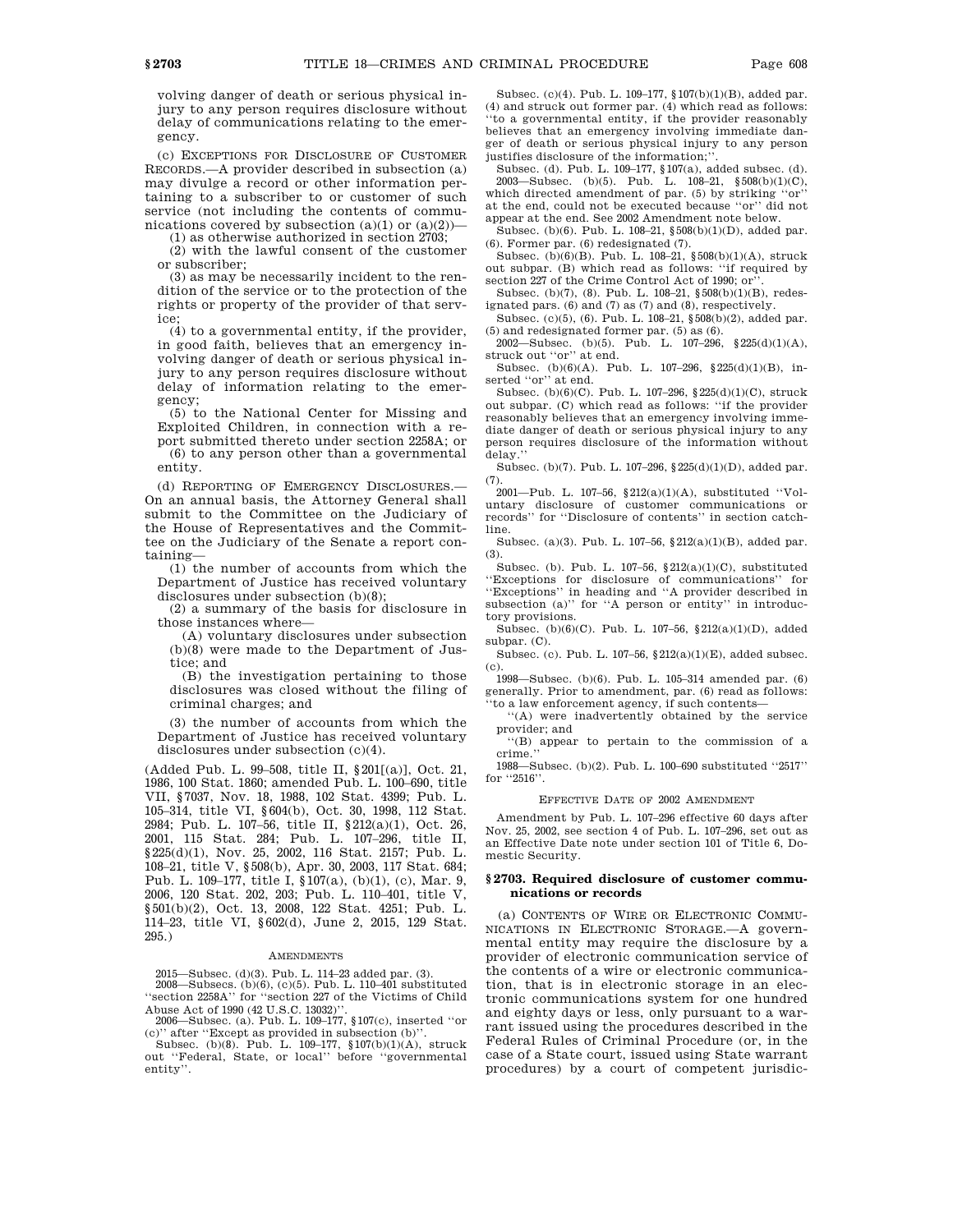tion. A governmental entity may require the disclosure by a provider of electronic communications services of the contents of a wire or electronic communication that has been in electronic storage in an electronic communications system for more than one hundred and eighty days by the means available under subsection (b) of this section.

(b) CONTENTS OF WIRE OR ELECTRONIC COMMU-NICATIONS IN A REMOTE COMPUTING SERVICE.—(1) A governmental entity may require a provider of remote computing service to disclose the contents of any wire or electronic communication to which this paragraph is made applicable by paragraph (2) of this subsection—

(A) without required notice to the subscriber or customer, if the governmental entity obtains a warrant issued using the procedures described in the Federal Rules of Criminal Procedure (or, in the case of a State court, issued using State warrant procedures) by a court of competent jurisdiction; or

(B) with prior notice from the governmental entity to the subscriber or customer if the governmental entity—

(i) uses an administrative subpoena authorized by a Federal or State statute or a Federal or State grand jury or trial subpoena; or

(ii) obtains a court order for such disclosure under subsection (d) of this section;

except that delayed notice may be given pursuant to section 2705 of this title.

(2) Paragraph (1) is applicable with respect to any wire or electronic communication that is held or maintained on that service—

(A) on behalf of, and received by means of electronic transmission from (or created by means of computer processing of communications received by means of electronic transmission from), a subscriber or customer of such remote computing service; and

(B) solely for the purpose of providing storage or computer processing services to such subscriber or customer, if the provider is not authorized to access the contents of any such communications for purposes of providing any services other than storage or computer processing.

(c) RECORDS CONCERNING ELECTRONIC COMMU-NICATION SERVICE OR REMOTE COMPUTING SERV-ICE.—(1) A governmental entity may require a provider of electronic communication service or remote computing service to disclose a record or other information pertaining to a subscriber to or customer of such service (not including the contents of communications) only when the governmental entity—

(A) obtains a warrant issued using the procedures described in the Federal Rules of Criminal Procedure (or, in the case of a State court, issued using State warrant procedures) by a court of competent jurisdiction;

(B) obtains a court order for such disclosure under subsection (d) of this section;

(C) has the consent of the subscriber or customer to such disclosure;

(D) submits a formal written request relevant to a law enforcement investigation concerning telemarketing fraud for the name, address, and place of business of a subscriber or customer of such provider, which subscriber or customer is engaged in telemarketing (as such term is defined in section 2325 of this title); or

(E) seeks information under paragraph (2).

(2) A provider of electronic communication service or remote computing service shall disclose to a governmental entity the—

(A) name;

(B) address;

 $(C)$  local and long distance telephone connection records, or records of session times and durations;

(D) length of service (including start date) and types of service utilized;

(E) telephone or instrument number or other subscriber number or identity, including any temporarily assigned network address; and

(F) means and source of payment for such service (including any credit card or bank account number),

of a subscriber to or customer of such service when the governmental entity uses an administrative subpoena authorized by a Federal or State statute or a Federal or State grand jury or trial subpoena or any means available under paragraph (1).

(3) A governmental entity receiving records or information under this subsection is not required to provide notice to a subscriber or customer.

(d) REQUIREMENTS FOR COURT ORDER.—A court order for disclosure under subsection (b) or (c) may be issued by any court that is a court of competent jurisdiction and shall issue only if the governmental entity offers specific and articulable facts showing that there are reasonable grounds to believe that the contents of a wire or electronic communication, or the records or other information sought, are relevant and material to an ongoing criminal investigation. In the case of a State governmental authority, such a court order shall not issue if prohibited by the law of such State. A court issuing an order pursuant to this section, on a motion made promptly by the service provider, may quash or modify such order, if the information or records requested are unusually voluminous in nature or compliance with such order otherwise would cause an undue burden on such provider.

(e) NO CAUSE OF ACTION AGAINST A PROVIDER DISCLOSING INFORMATION UNDER THIS CHAPTER.— No cause of action shall lie in any court against any provider of wire or electronic communication service, its officers, employees, agents, or other specified persons for providing information, facilities, or assistance in accordance with the terms of a court order, warrant, subpoena, statutory authorization, or certification under this chapter.

(f) REQUIREMENT TO PRESERVE EVIDENCE.—

(1) IN GENERAL.—A provider of wire or electronic communication services or a remote computing service, upon the request of a governmental entity, shall take all necessary steps to preserve records and other evidence in its possession pending the issuance of a court order or other process.

(2) PERIOD OF RETENTION.—Records referred to in paragraph (1) shall be retained for a pe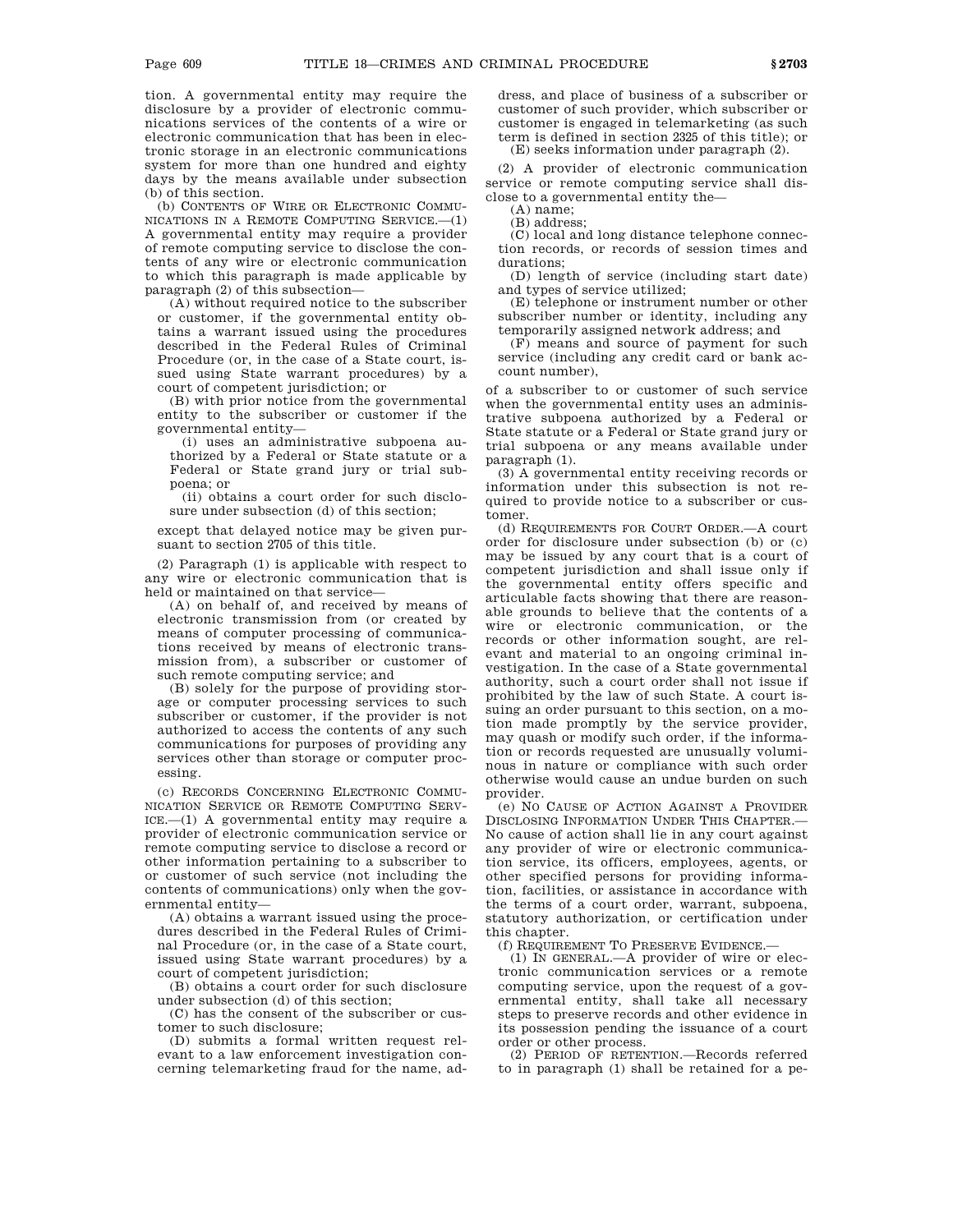riod of 90 days, which shall be extended for an additional 90-day period upon a renewed request by the governmental entity.

(g) PRESENCE OF OFFICER NOT REQUIRED.—Notwithstanding section 3105 of this title, the presence of an officer shall not be required for service or execution of a search warrant issued in accordance with this chapter requiring disclosure by a provider of electronic communications service or remote computing service of the contents of communications or records or other information pertaining to a subscriber to or customer of such service.

(Added Pub. L. 99–508, title II, §201[(a)], Oct. 21, 1986, 100 Stat. 1861; amended Pub. L. 100–690, title VII, §§7038, 7039, Nov. 18, 1988, 102 Stat. 4399; Pub. L. 103–322, title XXXIII, §330003(b), Sept. 13, 1994, 108 Stat. 2140; Pub. L. 103–414, title II, §207(a), Oct. 25, 1994, 108 Stat. 4292; Pub. L. 104–132, title VIII, §804, Apr. 24, 1996, 110 Stat. 1305; Pub. L. 104–293, title VI, §601(b), Oct. 11, 1996, 110 Stat. 3469; Pub. L. 104–294, title VI, §605(f), Oct. 11, 1996, 110 Stat. 3510; Pub. L. 105–184, §8, June 23, 1998, 112 Stat. 522; Pub. L. 107–56, title II, §§209(2), 210, 212(b)(1), 220(a)(1), (b), Oct. 26, 2001, 115 Stat. 283, 285, 291, 292; Pub. L. 107–273, div. B, title IV, §4005(a)(2), div. C, title I, §11010, Nov. 2, 2002, 116 Stat. 1812, 1822; Pub. L. 107–296, title II, §225(h)(1), Nov. 25, 2002, 116 Stat. 2158; Pub. L. 109–162, title XI, §1171(a)(1), Jan. 5, 2006, 119 Stat. 3123; Pub. L. 111–79, §2(1), Oct. 19, 2009, 123 Stat. 2086.)

#### REFERENCES IN TEXT

The Federal Rules of Criminal Procedure, referred to in subsecs. (a),  $(b)(1)(A)$ , and  $(c)(1)(B)(i)$ , are set out in the Appendix to this title.

#### **AMENDMENTS**

2009—Subsecs. (a), (b)(1)(A), (c)(1)(A). Pub. L. 111–79, which directed substitution of ''(or, in the case of a State court, issued using State warrant procedures) by a court of competent jurisdiction'' for ''by a court with jurisdiction over the offense under investigation or an equivalent State warrant'', was executed by making the substitution for ''by a court with jurisdiction over the offense under investigation or equivalent State warrant'' to reflect the probable intent of Congress.

2006—Subsec. (c)(1)(C). Pub. L. 109–162 struck out ''or'' at end.

2002—Subsec. (c)(1)(E). Pub. L. 107–273, §4005(a)(2), realigned margins.

Subsec. (e). Pub. L. 107–296 inserted '', statutory authorization'' after ''subpoena''.

Subsec. (g). Pub. L. 107–273, §11010, added subsec. (g). 2001—Pub. L. 107–56, §212(b)(1)(A), substituted ''Required disclosure of customer communications or records'' for ''Requirements for governmental access'' in section catchline.

Subsec. (a). Pub. L. 107–56, §§209(2)(A), (B), 220(a)(1), substituted ''Contents of Wire or Electronic'' for ''Contents of Electronic'' in heading and ''contents of a wire or electronic'' for ''contents of an electronic'' in two places and ''using the procedures described in the Federal Rules of Criminal Procedure by a court with jurisdiction over the offense under investigation'' for ''under the Federal Rules of Criminal Procedure'' in text.

Subsec. (b). Pub. L. 107–56, §209(2)(A), substituted ''Contents of Wire or Electronic'' for ''Contents of Electronic'' in heading.

Subsec. (b)(1). Pub. L. 107–56,  $\S$ 209(2)(C), 220(a)(1), substituted "any wire or electronic communication" for ''any electronic communication'' in introductory provisions and ''using the procedures described in the Federal Rules of Criminal Procedure by a court with jurisdiction over the offense under investigation" ''under the Federal Rules of Criminal Procedure'' in subpar. (A).

Subsec. (b)(2). Pub. L. 107–56, §209(2)(C), substituted ''any wire or electronic communication'' for ''any electronic communication'' in introductory provisions.

Subsec. (c)(1). Pub. L. 107–56, §§212(b)(1)(C), 220(a)(1), designated subpar. (A) and introductory provisions of subpar. (B) as par. (1), substituted ''A governmental entity may require a provider of electronic communication service or remote computing service to'' for ''(A) Except as provided in subparagraph (B), a provider of electronic communication service or remote computing service may'' and a closing parenthesis for provisions which began with "covered by subsection (a) or (b) of this section) to any person other than a governmental entity.'' in former subpar. (A) and ended with ''(B) A provider of electronic communication service or remote computing service shall disclose a record or other information pertaining to a subscriber to or customer of such service (not including the contents of communications covered by subsection (a) or (b) of this section) to a governmental entity'', redesignated clauses (i) to (iv) of former subpar. (B) as subpars. (A) to (D), respectively, substituted ''using the procedures described in the Federal Rules of Criminal Procedure by a court with jurisdiction over the offense under investigation'' for ''under the Federal Rules of Criminal Procedure'' in subpar. (A) and ''; or'' for period at end of subpar. (D), added subpar. (E), and redesignated former subpar. (C) as par. (2).

Subsec. (c)(2). Pub. L. 107–56, §210, amended par. (2), as redesignated by section 212 of Pub. L. 107–56, by substituting ''entity the—'' for ''entity the name, address, local and long distance telephone toll billing records, telephone number or other subscriber number or identity, and length of service of a subscriber'' in introductory provisions, inserting subpars. (A) to (F), striking out ''and the types of services the subscriber or customer utilized,'' before ''when the governmental entity uses an administrative subpoena'', inserting ''of a subscriber'' at beginning of concluding provisions and designating ''to or customer of such service when the governmental entity uses an administrative subpoena authorized by a Federal or State statute or a Federal or State grand jury or trial subpoena or any means available under paragraph (1).'' as remainder of concluding provisions.

Pub. L. 107–56, §212(b)(1)(C)(iii), (D), redesignated subpar. (C) of par. (1) as par. (2) and temporarily substituted ''paragraph (1)'' for ''subparagraph (B)''.

Pub. L. 107–56, §212(b)(1)(B), redesignated par. (2) as (3).

Subsec. (c)(3). Pub. L. 107–56, §212(b)(1)(B), redesignated par. (2) as (3).

Subsec. (d). Pub. L. 107–56, §220(b), struck out ''described in section 3127(2)(A)" after "court of competent jurisdiction''.

1998—Subsec. (c)(1)(B)(iv). Pub. L. 105–184 added cl.  $(iv).$ 

1996—Subsec. (c)(1)(C). Pub. L. 104–293 inserted ''local and long distance" after "address,

Subsec. (d). Pub. L. 104–294 substituted ''in section  $3127(2)(A)$ <sup>"</sup> for "in section  $3126(2)(A)$ ".

Subsec. (f). Pub. L. 104–132 added subsec. (f).

1994—Subsec.  $(c)(1)(B)$ . Pub. L. 103–414, §207(a)(1)(A), redesignated cls. (ii) to (iv) as (i) to (iii), respectively, and struck out former cl. (i) which read as follows: ''uses an administrative subpoena authorized by a Federal or State statute, or a Federal or State grand jury or trial subpoena;''.

Subsec. (c)(1)(C). Pub. L. 103–414, §207(a)(1)(B), added subpar. (C).

Subsec. (d). Pub. L. 103–414, §207(a)(2), amended first sentence generally. Prior to amendment, first sentence read as follows: ''A court order for disclosure under subsection (b) or (c) of this section may be issued by any court that is a court of competent jurisdiction set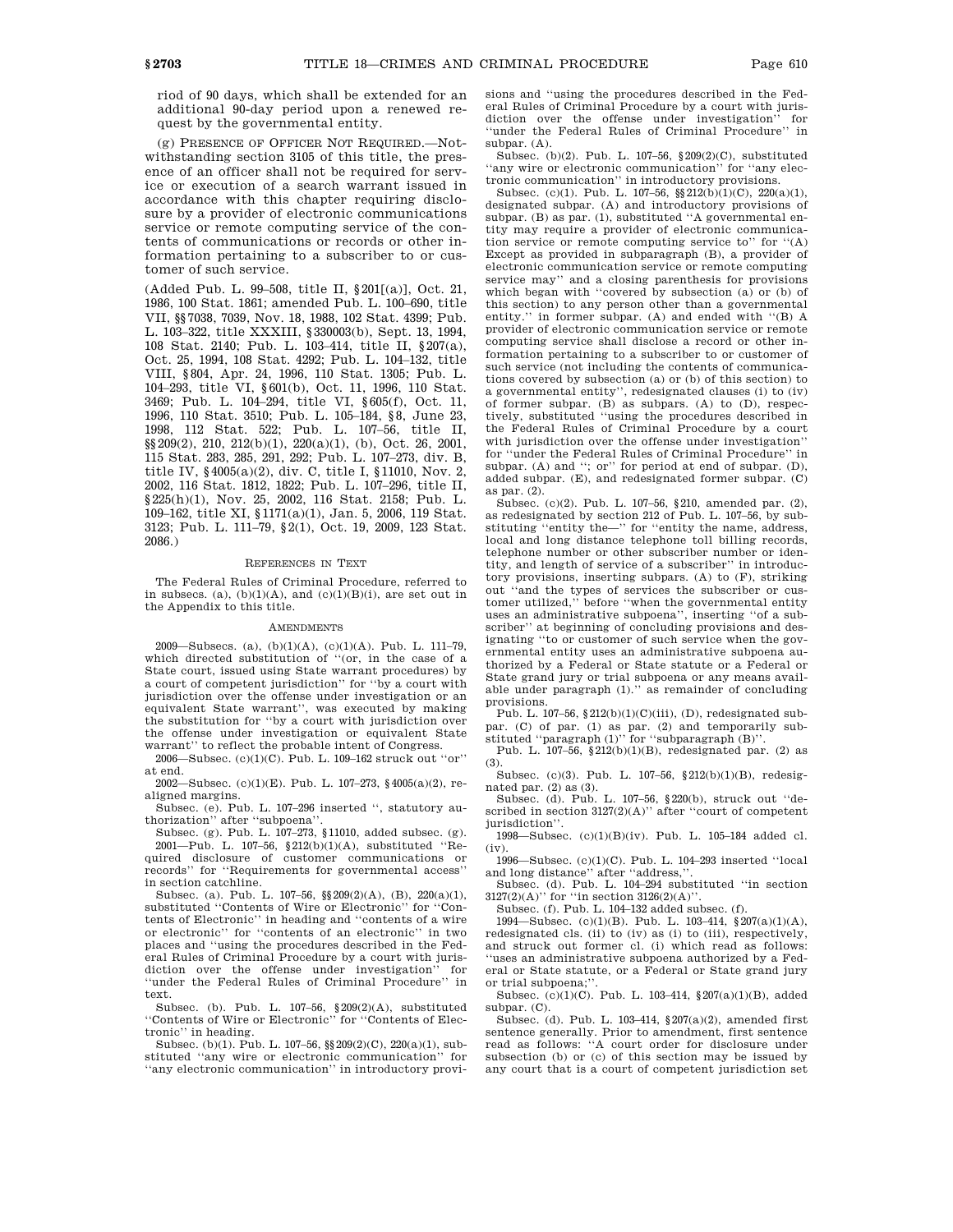forth in section 3127(2)(A) of this title and shall issue only if the governmental entity shows that there is reason to believe the contents of a wire or electronic communication, or the records or other information sought, are relevant to a legitimate law enforcement inquiry.

Pub. L. 103-322 substituted "section  $3127(2)(A)$ " for "section  $3126(2)(A)$ "

1988—Subsecs. (b)(1)(B)(i), (c)(1)(B)(i). Pub. L. 100–690, §7038, inserted "or trial" after "grand jury'

Subsec. (d). Pub. L. 100–690, §7039, inserted ''may be issued by any court that is a court of competent jurisdiction set forth in section 3126(2)(A) of this title and'' before ''shall issue''.

EFFECTIVE DATE OF 2002 AMENDMENT

Amendment by Pub. L. 107–296 effective 60 days after Nov. 25, 2002, see section 4 of Pub. L. 107–296, set out as an Effective Date note under section 101 of Title 6, Domestic Security.

### **§ 2704. Backup preservation**

(a) BACKUP PRESERVATION.—(1) A governmental entity acting under section 2703(b)(2) may include in its subpoena or court order a requirement that the service provider to whom the request is directed create a backup copy of the contents of the electronic communications sought in order to preserve those communications. Without notifying the subscriber or customer of such subpoena or court order, such service provider shall create such backup copy as soon as practicable consistent with its regular business practices and shall confirm to the governmental entity that such backup copy has been made. Such backup copy shall be created within two business days after receipt by the service provider of the subpoena or court order.

(2) Notice to the subscriber or customer shall be made by the governmental entity within three days after receipt of such confirmation, unless such notice is delayed pursuant to section 2705(a).

(3) The service provider shall not destroy such backup copy until the later of—

(A) the delivery of the information; or

(B) the resolution of any proceedings (including appeals of any proceeding) concerning the government's subpoena or court order.

(4) The service provider shall release such backup copy to the requesting governmental entity no sooner than fourteen days after the governmental entity's notice to the subscriber or customer if such service provider—

(A) has not received notice from the subscriber or customer that the subscriber or customer has challenged the governmental entity's request; and

(B) has not initiated proceedings to challenge the request of the governmental entity.

(5) A governmental entity may seek to require the creation of a backup copy under subsection  $(a)(1)$  of this section if in its sole discretion such entity determines that there is reason to believe that notification under section 2703 of this title of the existence of the subpoena or court order may result in destruction of or tampering with evidence. This determination is not subject to challenge by the subscriber or customer or service provider.

(b) CUSTOMER CHALLENGES.—(1) Within fourteen days after notice by the governmental entity to the subscriber or customer under subsection (a)(2) of this section, such subscriber or customer may file a motion to quash such subpoena or vacate such court order, with copies served upon the governmental entity and with written notice of such challenge to the service provider. A motion to vacate a court order shall be filed in the court which issued such order. A motion to quash a subpoena shall be filed in the appropriate United States district court or State court. Such motion or application shall contain an affidavit or sworn statement—

(A) stating that the applicant is a customer or subscriber to the service from which the contents of electronic communications maintained for him have been sought; and

(B) stating the applicant's reasons for believing that the records sought are not relevant to a legitimate law enforcement inquiry or that there has not been substantial compliance with the provisions of this chapter in some other respect.

(2) Service shall be made under this section upon a governmental entity by delivering or mailing by registered or certified mail a copy of the papers to the person, office, or department specified in the notice which the customer has received pursuant to this chapter. For the purposes of this section, the term ''delivery'' has the meaning given that term in the Federal Rules of Civil Procedure.

(3) If the court finds that the customer has complied with paragraphs (1) and (2) of this subsection, the court shall order the governmental entity to file a sworn response, which may be filed in camera if the governmental entity includes in its response the reasons which make in camera review appropriate. If the court is unable to determine the motion or application on the basis of the parties' initial allegations and response, the court may conduct such additional proceedings as it deems appropriate. All such proceedings shall be completed and the motion or application decided as soon as practicable after the filing of the governmental entity's response.

(4) If the court finds that the applicant is not the subscriber or customer for whom the communications sought by the governmental entity are maintained, or that there is a reason to believe that the law enforcement inquiry is legitimate and that the communications sought are relevant to that inquiry, it shall deny the motion or application and order such process enforced. If the court finds that the applicant is the subscriber or customer for whom the communications sought by the governmental entity are maintained, and that there is not a reason to believe that the communications sought are relevant to a legitimate law enforcement inquiry, or that there has not been substantial compliance with the provisions of this chapter, it shall order the process quashed.

(5) A court order denying a motion or application under this section shall not be deemed a final order and no interlocutory appeal may be taken therefrom by the customer.

(Added Pub. L. 99–508, title II, §201[(a)], Oct. 21, 1986, 100 Stat. 1863.)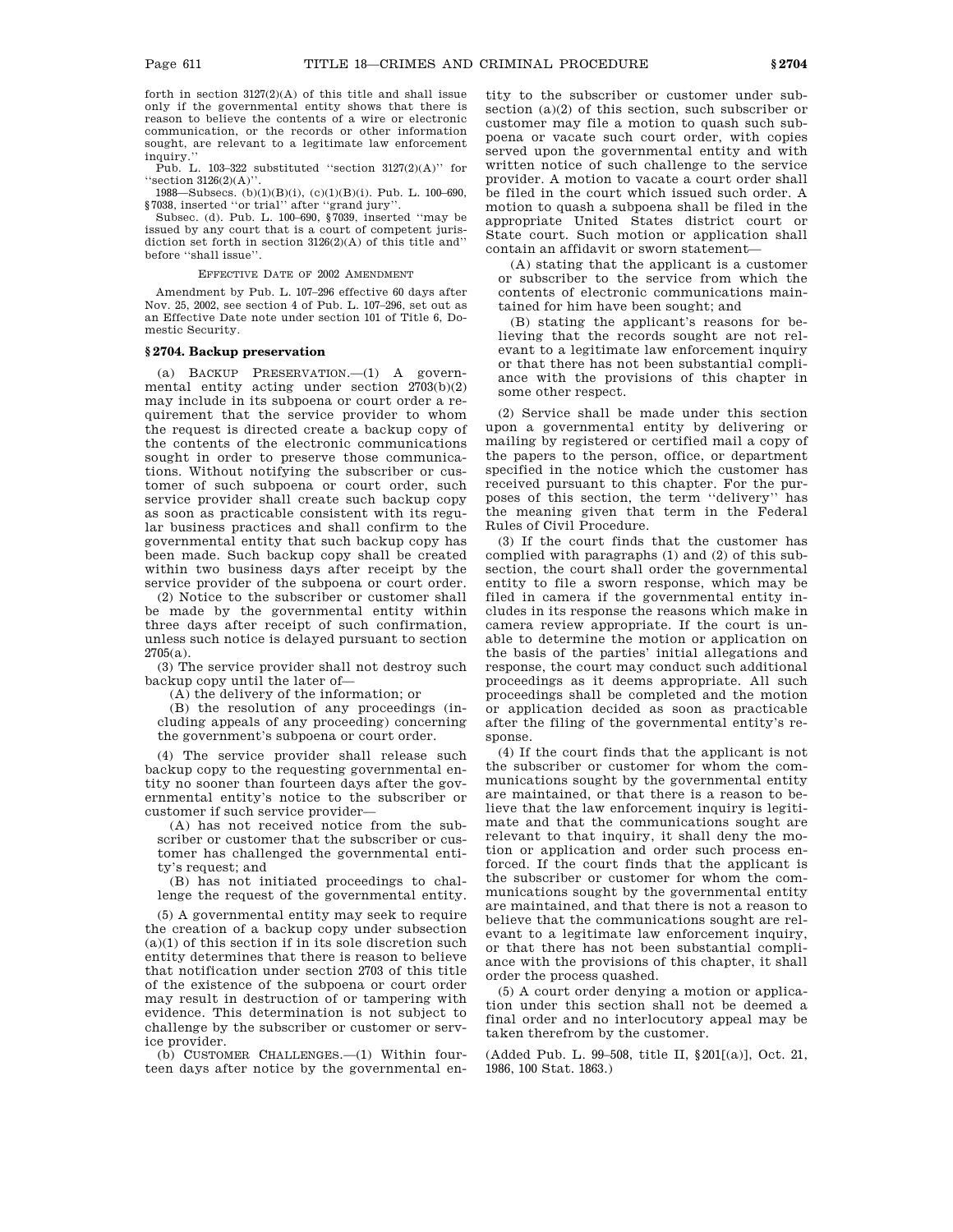### REFERENCES IN TEXT

The Federal Rules of Civil Procedure, referred to in subsec. (b)(2), are set out in the Appendix to Title 28, Judiciary and Judicial Procedure.

## **§ 2705. Delayed notice**

(a) DELAY OF NOTIFICATION.—(1) A governmental entity acting under section 2703(b) of this title may—

(A) where a court order is sought, include in the application a request, which the court shall grant, for an order delaying the notification required under section 2703(b) of this title for a period not to exceed ninety days, if the court determines that there is reason to believe that notification of the existence of the court order may have an adverse result described in paragraph (2) of this subsection; or

(B) where an administrative subpoena authorized by a Federal or State statute or a Federal or State grand jury subpoena is obtained, delay the notification required under section 2703(b) of this title for a period not to exceed ninety days upon the execution of a written certification of a supervisory official that there is reason to believe that notification of the existence of the subpoena may have an adverse result described in paragraph (2) of this subsection.

(2) An adverse result for the purposes of paragraph (1) of this subsection is—

(A) endangering the life or physical safety of an individual;

(B) flight from prosecution;

(C) destruction of or tampering with evidence;

(D) intimidation of potential witnesses; or

(E) otherwise seriously jeopardizing an investigation or unduly delaying a trial.

(3) The governmental entity shall maintain a true copy of certification under paragraph  $(1)(B)$ .

(4) Extensions of the delay of notification provided in section 2703 of up to ninety days each may be granted by the court upon application, or by certification by a governmental entity, but only in accordance with subsection (b) of this section.

(5) Upon expiration of the period of delay of notification under paragraph (1) or (4) of this subsection, the governmental entity shall serve upon, or deliver by registered or first-class mail to, the customer or subscriber a copy of the process or request together with notice that—

(A) states with reasonable specificity the nature of the law enforcement inquiry; and

(B) informs such customer or subscriber—

(i) that information maintained for such customer or subscriber by the service provider named in such process or request was supplied to or requested by that governmental authority and the date on which the supplying or request took place;

(ii) that notification of such customer or subscriber was delayed;

(iii) what governmental entity or court made the certification or determination pursuant to which that delay was made; and

(iv) which provision of this chapter allowed such delay.

(6) As used in this subsection, the term ''supervisory official'' means the investigative agent in charge or assistant investigative agent in charge or an equivalent of an investigating agency's headquarters or regional office, or the chief prosecuting attorney or the first assistant prosecuting attorney or an equivalent of a prosecuting attorney's headquarters or regional office.

(b) PRECLUSION OF NOTICE TO SUBJECT OF GOV-ERNMENTAL ACCESS.—A governmental entity acting under section 2703, when it is not required to notify the subscriber or customer under section 2703(b)(1), or to the extent that it may delay such notice pursuant to subsection (a) of this section, may apply to a court for an order commanding a provider of electronic communications service or remote computing service to whom a warrant, subpoena, or court order is directed, for such period as the court deems appropriate, not to notify any other person of the existence of the warrant, subpoena, or court order. The court shall enter such an order if it determines that there is reason to believe that notification of the existence of the warrant, subpoena, or court order will result in—

(1) endangering the life or physical safety of an individual;

(2) flight from prosecution;

(3) destruction of or tampering with evidence;

(4) intimidation of potential witnesses; or

(5) otherwise seriously jeopardizing an investigation or unduly delaying a trial.

(Added Pub. L. 99–508, title II, §201[(a)], Oct. 21, 1986, 100 Stat. 1864.)

## **§ 2706. Cost reimbursement**

(a) PAYMENT.—Except as otherwise provided in subsection (c), a governmental entity obtaining the contents of communications, records, or other information under section 2702, 2703, or 2704 of this title shall pay to the person or entity assembling or providing such information a fee for reimbursement for such costs as are reasonably necessary and which have been directly incurred in searching for, assembling, reproducing, or otherwise providing such information. Such reimbursable costs shall include any costs due to necessary disruption of normal operations of any electronic communication service or remote computing service in which such information may be stored.

(b) AMOUNT.—The amount of the fee provided by subsection (a) shall be as mutually agreed by the governmental entity and the person or entity providing the information, or, in the absence of agreement, shall be as determined by the court which issued the order for production of such information (or the court before which a criminal prosecution relating to such information would be brought, if no court order was issued for production of the information).

(c) EXCEPTION.—The requirement of subsection (a) of this section does not apply with respect to records or other information maintained by a communications common carrier that relate to telephone toll records and telephone listings obtained under section 2703 of this title. The court may, however, order a payment as described in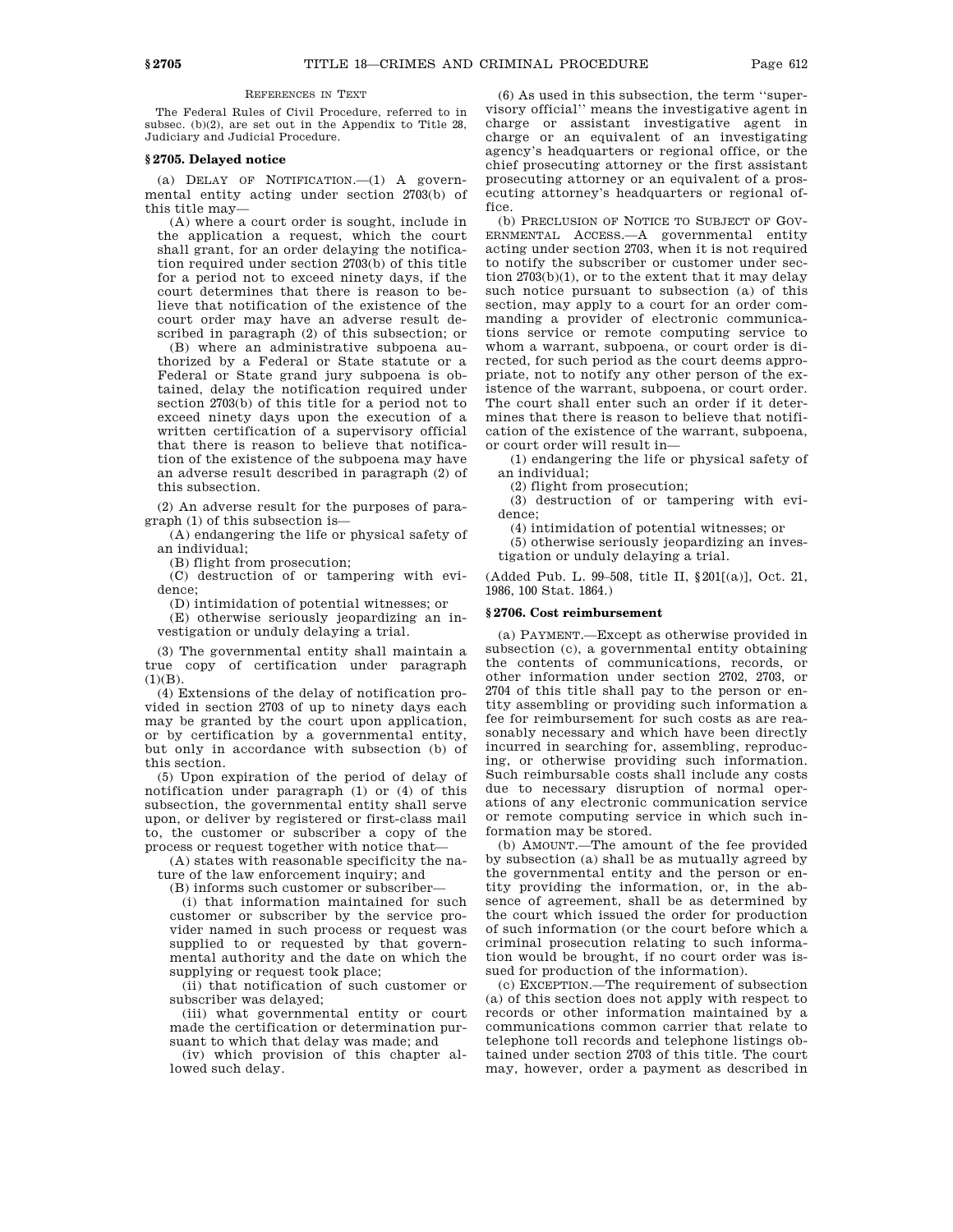subsection (a) if the court determines the information required is unusually voluminous in nature or otherwise caused an undue burden on the provider.

(Added Pub. L. 99–508, title II, §201[(a)], Oct. 21, 1986, 100 Stat. 1866; amended Pub. L. 100–690, title VII, §7061, Nov. 18, 1988, 102 Stat. 4404.)

### AMENDMENTS

1988—Subsec. (c). Pub. L. 100–690 inserted heading.

## **§ 2707. Civil action**

(a) CAUSE OF ACTION.—Except as provided in section 2703(e), any provider of electronic communication service, subscriber, or other person aggrieved by any violation of this chapter in which the conduct constituting the violation is engaged in with a knowing or intentional state of mind may, in a civil action, recover from the person or entity, other than the United States, which engaged in that violation such relief as may be appropriate.

(b) RELIEF.—In a civil action under this section, appropriate relief includes—

(1) such preliminary and other equitable or declaratory relief as may be appropriate;

 $(2)$  damages under subsection  $(c)$ ; and

(3) a reasonable attorney's fee and other litigation costs reasonably incurred.

(c) DAMAGES.—The court may assess as damages in a civil action under this section the sum of the actual damages suffered by the plaintiff and any profits made by the violator as a result of the violation, but in no case shall a person entitled to recover receive less than the sum of \$1,000. If the violation is willful or intentional, the court may assess punitive damages. In the case of a successful action to enforce liability under this section, the court may assess the costs of the action, together with reasonable attorney fees determined by the court.

(d) ADMINISTRATIVE DISCIPLINE.—If a court or appropriate department or agency determines that the United States or any of its departments or agencies has violated any provision of this chapter, and the court or appropriate department or agency finds that the circumstances surrounding the violation raise serious questions about whether or not an officer or employee of the United States acted willfully or intentionally with respect to the violation, the department or agency shall, upon receipt of a true and correct copy of the decision and findings of the court or appropriate department or agency promptly initiate a proceeding to determine whether disciplinary action against the officer or employee is warranted. If the head of the department or agency involved determines that disciplinary action is not warranted, he or she shall notify the Inspector General with jurisdiction over the department or agency concerned and shall provide the Inspector General with the reasons for such determination.

(e) DEFENSE.—A good faith reliance on—

(1) a court warrant or order, a grand jury subpoena, a legislative authorization, or a statutory authorization (including a request of a governmental entity under section 2703(f) of this title);

(2) a request of an investigative or law enforcement officer under section 2518(7) of this title; or

(3) a good faith determination that section 2511(3) of this title permitted the conduct complained of;

is a complete defense to any civil or criminal action brought under this chapter or any other law.

(f) LIMITATION.—A civil action under this section may not be commenced later than two years after the date upon which the claimant first discovered or had a reasonable opportunity to discover the violation.

(g) IMPROPER DISCLOSURE.—Any willful disclosure of a "record", as that term is defined in section 552a(a) of title 5, United States Code, obtained by an investigative or law enforcement officer, or a governmental entity, pursuant to section 2703 of this title, or from a device installed pursuant to section 3123 or 3125 of this title, that is not a disclosure made in the proper performance of the official functions of the officer or governmental entity making the disclosure, is a violation of this chapter. This provision shall not apply to information previously lawfully disclosed (prior to the commencement of any civil or administrative proceeding under this chapter) to the public by a Federal, State, or local governmental entity or by the plaintiff in a civil action under this chapter.

(Added Pub. L. 99–508, title II, §201[(a)], Oct. 21, 1986, 100 Stat. 1866; amended Pub. L. 104–293, title VI, §601(c), Oct. 11, 1996, 110 Stat. 3469; Pub. L. 107–56, title II, §§223(b), title VIII, §815, Oct. 26, 2001, 115 Stat. 293, 384; Pub. L. 107–273, div. B, title IV, §4005(f)(2), Nov. 2, 2002, 116 Stat. 1813.)

### AMENDMENTS

2002—Subsec. (e)(1). Pub. L. 107–273 made technical correction to directory language of Pub. L. 107–56, §815.

See 2001 Amendment note below. 2001—Subsec. (a). Pub. L. 107–56, §223(b)(1), inserted , other than the United States," after "person or entity'

Subsec. (d). Pub. L. 107–56, §223(b)(2), added subsec. (d) and struck out heading and text of former subsec. (d). Text read as follows: "If a court determines that any agency or department of the United States has violated this chapter and the court finds that the circumstances surrounding the violation raise the question whether or not an officer or employee of the agency or department acted willfully or intentionally with respect to the violation, the agency or department concerned shall promptly initiate a proceeding to determine whether or not disciplinary action is warranted against the officer or employee.''

Subsec. (e)(1). Pub. L. 107–56, §815, as amended by Pub. L. 107–273, inserted ''(including a request of a governmental entity under section 2703(f) of this title)'' after ''or a statutory authorization''.

Subsec. (g). Pub. L. 107–56, §223(b)(3), added subsec.

(g). 1996—Subsec. (a). Pub. L. 104–293, §601(c)(1), substituted ''other person'' for ''customer''.

Subsec. (c). Pub. L. 104–293, §601(c)(2), inserted at end ''If the violation is willful or intentional, the court may assess punitive damages. In the case of a successful action to enforce liability under this section, the court may assess the costs of the action, together with reasonable attorney fees determined by the court.''

Subsecs. (d) to (f). Pub. L. 104–293, §601(c)(3), (4), added subsec. (d) and redesignated former subsecs. (d) and (e) as (e) and (f), respectively.

#### EFFECTIVE DATE OF 2002 AMENDMENT

Pub. L. 107–273, div. B, title IV, §4005(f)(2), Nov. 2, 2002, 116 Stat. 1813, provided that the amendment made by section  $4005(f)(2)$  is effective Oct. 26, 2001.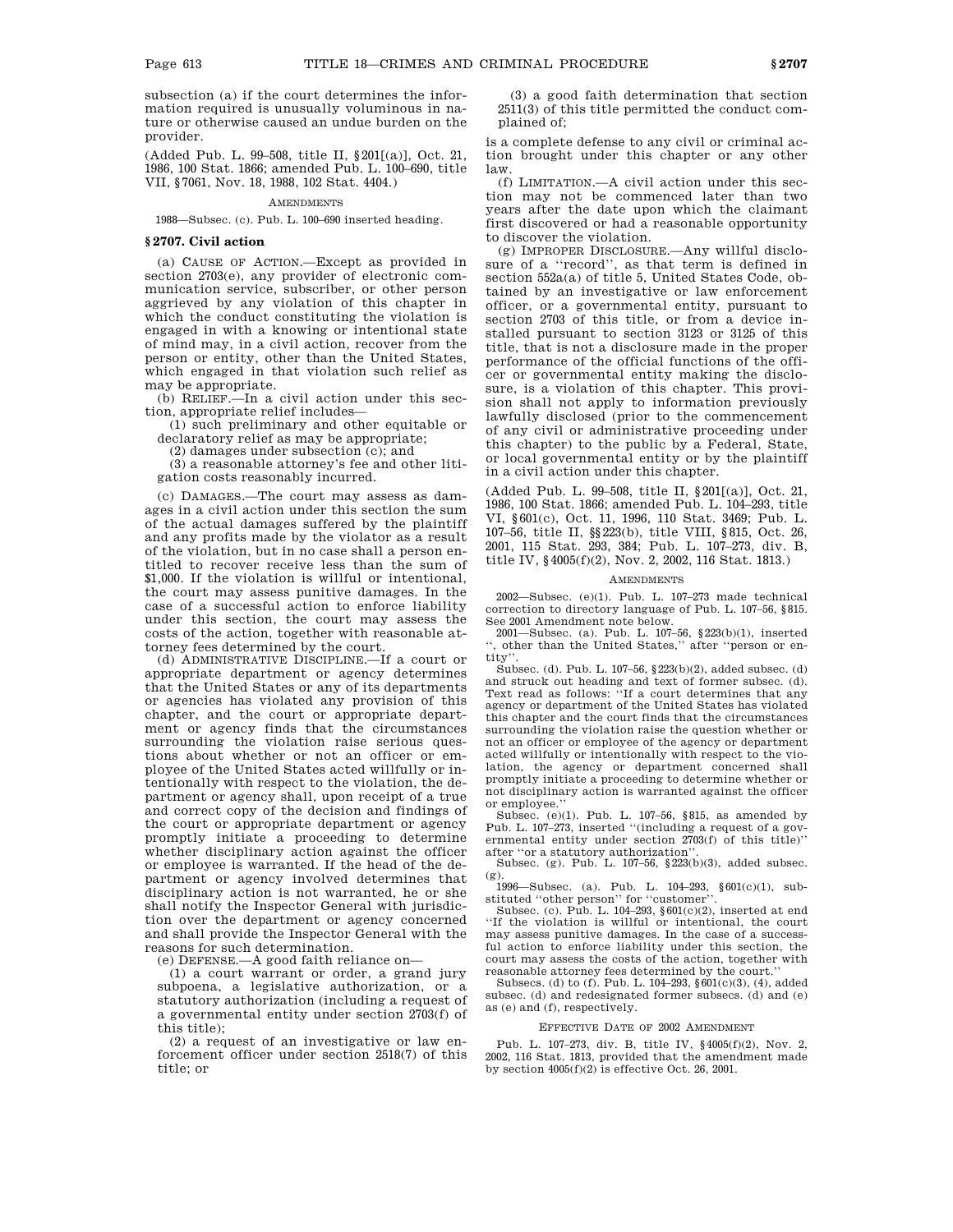## **§ 2708. Exclusivity of remedies**

The remedies and sanctions described in this chapter are the only judicial remedies and sanctions for nonconstitutional violations of this chapter.

(Added Pub. L. 99–508, title II, §201[(a)], Oct. 21, 1986, 100 Stat. 1867.)

## **§ 2709. Counterintelligence access to telephone toll and transactional records**

(a) DUTY TO PROVIDE.—A wire or electronic communication service provider shall comply with a request for subscriber information and toll billing records information, or electronic communication transactional records in its custody or possession made by the Director of the Federal Bureau of Investigation under subsection (b) of this section.

(b) REQUIRED CERTIFICATION.—The Director of the Federal Bureau of Investigation, or his designee in a position not lower than Deputy Assistant Director at Bureau headquarters or a Special Agent in Charge in a Bureau field office designated by the Director, may, using a term that specifically identifies a person, entity, telephone number, or account as the basis for a request—

(1) request the name, address, length of service, and local and long distance toll billing records of a person or entity if the Director (or his designee) certifies in writing to the wire or electronic communication service provider to which the request is made that the name, address, length of service, and toll billing records sought are relevant to an authorized investigation to protect against international terrorism or clandestine intelligence activities, provided that such an investigation of a United States person is not conducted solely on the basis of activities protected by the first amendment to the Constitution of the United States; and

(2) request the name, address, and length of service of a person or entity if the Director (or his designee) certifies in writing to the wire or electronic communication service provider to which the request is made that the information sought is relevant to an authorized investigation to protect against international terrorism or clandestine intelligence activities, provided that such an investigation of a United States person is not conducted solely upon the basis of activities protected by the first amendment to the Constitution of the United States.

(c) PROHIBITION OF CERTAIN DISCLOSURE.—

(1) PROHIBITION.—

(A) IN GENERAL.—If a certification is issued under subparagraph (B) and notice of the right to judicial review under subsection (d) is provided, no wire or electronic communication service provider that receives a request under subsection (b), or officer, employee, or agent thereof, shall disclose to any person that the Federal Bureau of Investigation has sought or obtained access to information or records under this section.

(B) CERTIFICATION.—The requirements of subparagraph (A) shall apply if the Director of the Federal Bureau of Investigation, or a designee of the Director whose rank shall be no lower than Deputy Assistant Director at Bureau headquarters or a Special Agent in Charge of a Bureau field office, certifies that the absence of a prohibition of disclosure under this subsection may result in—

(i) a danger to the national security of the United States;

with a criminal, counterterrorism, or counterintelligence investigation;

(iii) interference with diplomatic relations; or

(iv) danger to the life or physical safety of any person.

(2) EXCEPTION.—

(A) IN GENERAL.—A wire or electronic communication service provider that receives a request under subsection (b), or officer, employee, or agent thereof, may disclose information otherwise subject to any applicable nondisclosure requirement to—

(i) those persons to whom disclosure is necessary in order to comply with the request;

(ii) an attorney in order to obtain legal advice or assistance regarding the request; or

(iii) other persons as permitted by the Director of the Federal Bureau of Investigation or the designee of the Director.

(B) APPLICATION.—A person to whom disclosure is made under subparagraph (A) shall be subject to the nondisclosure requirements applicable to a person to whom a request is issued under subsection (b) in the same manner as the person to whom the request is issued.

(C) NOTICE.—Any recipient that discloses to a person described in subparagraph (A) information otherwise subject to a nondisclosure requirement shall notify the person of the applicable nondisclosure requirement.

(D) IDENTIFICATION OF DISCLOSURE RECIPI-ENTS.—At the request of the Director of the Federal Bureau of Investigation or the designee of the Director, any person making or intending to make a disclosure under clause (i) or (iii) of subparagraph (A) shall identify to the Director or such designee the person to whom such disclosure will be made or to whom such disclosure was made prior to the request.

(d) JUDICIAL REVIEW.—

(1) IN GENERAL.—A request under subsection (b) or a nondisclosure requirement imposed in connection with such request under subsection (c) shall be subject to judicial review under section 3511.

(2) NOTICE.—A request under subsection (b) shall include notice of the availability of judicial review described in paragraph (1).

(e) DISSEMINATION BY BUREAU.—The Federal Bureau of Investigation may disseminate information and records obtained under this section only as provided in guidelines approved by the Attorney General for foreign intelligence collection and foreign counterintelligence investiga-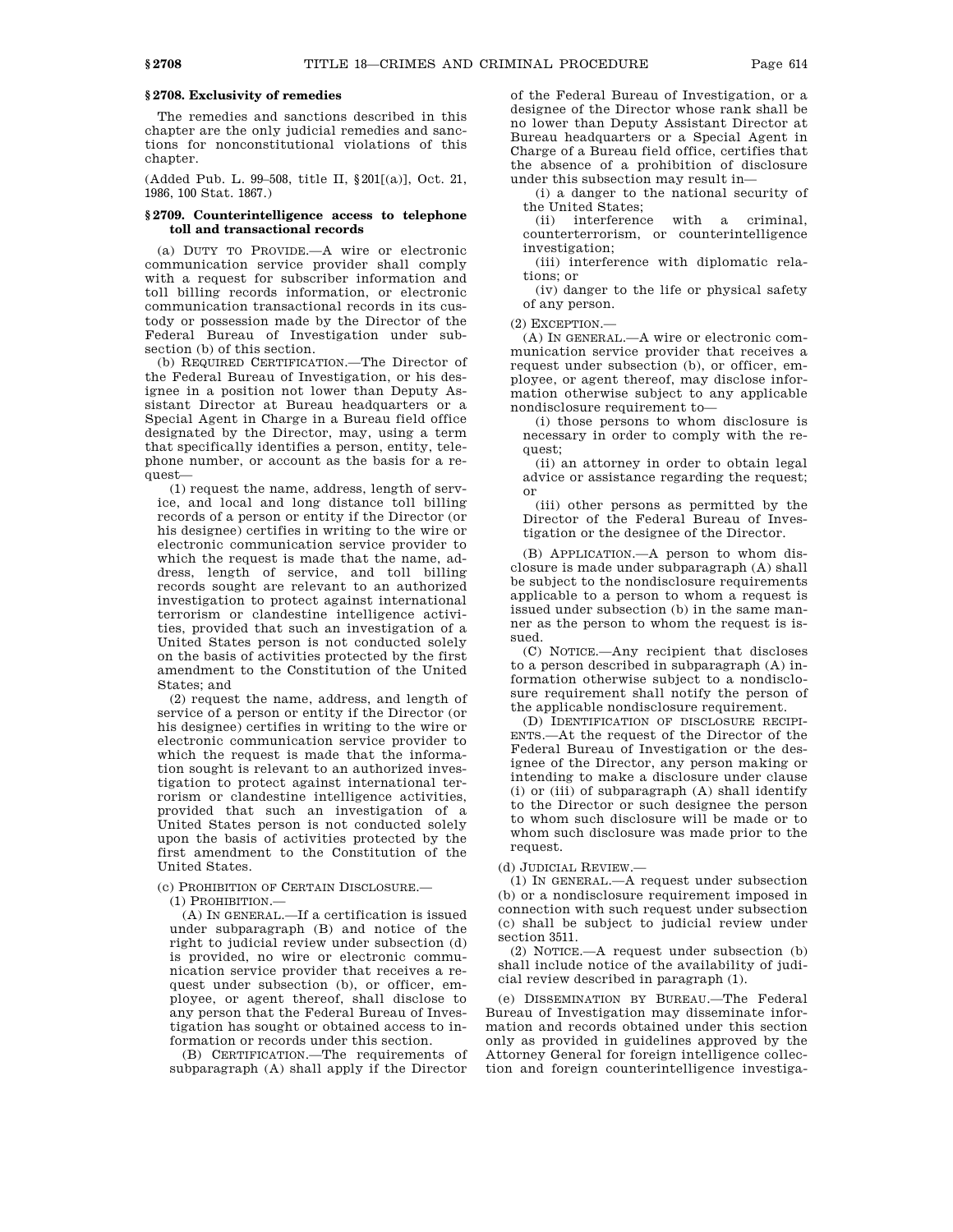tions conducted by the Federal Bureau of Investigation, and, with respect to dissemination to an agency of the United States, only if such information is clearly relevant to the authorized responsibilities of such agency.

(f) REQUIREMENT THAT CERTAIN CONGRESSIONAL BODIES BE INFORMED.—On a semiannual basis the Director of the Federal Bureau of Investigation shall fully inform the Permanent Select Committee on Intelligence of the House of Representatives and the Select Committee on Intelligence of the Senate, and the Committee on the Judiciary of the House of Representatives and the Committee on the Judiciary of the Senate, concerning all requests made under subsection (b) of this section.

(g) LIBRARIES.—A library (as that term is defined in section 213(1) of the Library Services and Technology Act (20 U.S.C. 9122(1)), the services of which include access to the Internet, books, journals, magazines, newspapers, or other similar forms of communication in print or digitally by patrons for their use, review, examination, or circulation, is not a wire or electronic communication service provider for purposes of this section, unless the library is providing the services defined in section 2510(15) (''electronic communication service'') of this title.

(Added Pub. L. 99–508, title II, §201[(a)], Oct. 21, 1986, 100 Stat. 1867; amended Pub. L. 103–142, Nov. 17, 1993, 107 Stat. 1491; Pub. L. 104–293, title VI, §601(a), Oct. 11, 1996, 110 Stat. 3469; Pub. L. 107–56, title V, §505(a), Oct. 26, 2001, 115 Stat. 365; Pub. L. 109–177, title I, §116(a), Mar. 9, 2006, 120 Stat. 213; Pub. L. 109–178, §§4(b), 5, Mar. 9, 2006, 120 Stat. 280, 281; Pub. L. 114–23, title V, §§501(a), 502(a), 503(a), June 2, 2015, 129 Stat. 282, 283, 289.)

### **AMENDMENTS**

2015—Subsec. (b). Pub. L. 114–23, §501(a), substituted ''may, using a term that specifically identifies a person, entity, telephone number, or account as the basis for a request'' for ''may'' in introductory provisions.

Subsec. (c). Pub. L. 114–23, §502(a), added subsec. (c) and struck out former subsec. (c) which related to prohibition of certain disclosure.

Subsecs. (d) to (g). Pub. L. 114–23, §503(a), added subsec. (d) and redesignated former subsecs. (d) to (f) as (e) to (g), respectively.

2006—Subsec. (c). Pub. L. 109–177 reenacted heading without change and amended text generally. Prior to amendment, text read as follows: ''No wire or electronic communication service provider, or officer, employee, or agent thereof, shall disclose to any person that the Federal Bureau of Investigation has sought or obtained access to information or records under this section.''

Subsec. (c)(4). Pub. L. 109–178, §4(b), amended par. (4) generally. Prior to amendment, par. (4) read as follows: ''At the request of the Director of the Federal Bureau of Investigation or the designee of the Director, any person making or intending to make a disclosure under this section shall identify to the Director or such designee the person to whom such disclosure will be made or to whom such disclosure was made prior to the request, but in no circumstance shall a person be required to inform the Director or such designee that the person intends to consult an attorney to obtain legal advice or legal assistance.

Subsec. (f). Pub. L. 109–178, §5, added subsec. (f).

2001—Subsec. (b). Pub. L. 107–56, §505(a)(1), inserted ''at Bureau headquarters or a Special Agent in Charge in a Bureau field office designated by the Director''

after ''Deputy Assistant Director'' in introductory provisions.

Subsec. (b)(1). Pub. L. 107–56, §505(a)(2), struck out ''in a position not lower than Deputy Assistant Director'' after ''(or his designee'' and substituted ''made that the name, address, length of service, and toll billing records sought are relevant to an authorized investigation to protect against international terrorism or clandestine intelligence activities, provided that such an investigation of a United States person is not conducted solely on the basis of activities protected by the first amendment to the Constitution of the United States; and'' for ''made that—

''(A) the name, address, length of service, and toll billing records sought are relevant to an authorized foreign counterintelligence investigation; and

''(B) there are specific and articulable facts giving reason to believe that the person or entity to whom the information sought pertains is a foreign power or an agent of a foreign power as defined in section 101 of the Foreign Intelligence Surveillance Act of 1978 (50 U.S.C. 1801); and''.

Subsec. (b)(2). Pub. L. 107–56, §505(a)(3), struck out ''in a position not lower than Deputy Assistant Director'' after ''(or his designee'' and substituted ''made that the information sought is relevant to an authorized investigation to protect against international terrorism or clandestine intelligence activities, provided that such an investigation of a United States person is not conducted solely upon the basis of activities protected by the first amendment to the Constitution of the United States.'' for ''made that—

''(A) the information sought is relevant to an authorized foreign counterintelligence investigation; and

''(B) there are specific and articulable facts giving reason to believe that communication facilities registered in the name of the person or entity have been used, through the services of such provider, in communication with—

''(i) an individual who is engaging or has engaged in international terrorism as defined in section 101(c) of the Foreign Intelligence Surveillance Act or clandestine intelligence activities that involve or may involve a violation of the criminal statutes of the United States; or

''(ii) a foreign power or an agent of a foreign power under circumstances giving reason to believe that the communication concerned international terrorism as defined in section 101(c) of the Foreign Intelligence Surveillance Act or clandestine intelligence activities that involve or may involve a violation of the criminal statutes of the United States.''

1996—Subsec. (b)(1). Pub. L. 104–293 inserted ''local and long distance'' before ''toll billing records''.

1993—Subsec. (b). Pub. L. 103–142, §1, amended subsec. (b) generally. Prior to amendment, subsec. (b) read as follows: ''REQUIRED CERTIFICATION.—The Director of the Federal Bureau of Investigation (or an individual within the Federal Bureau of Investigation designated for this purpose by the Director) may request any such information and records if the Director (or the Director's designee) certifies in writing to the wire or electronic communication service provider to which the request is made that—

''(1) the information sought is relevant to an authorized foreign counterintelligence investigation; and

''(2) there are specific and articulable facts giving reason to believe that the person or entity to whom the information sought pertains is a foreign power or an agent of a foreign power as defined in section 101 of the Foreign Intelligence Surveillance Act of 1978  $(50 \text{ U.S.C. } 1801).$ 

Subsec. (e). Pub. L. 103–142, §2, inserted '', and the Committee on the Judiciary of the House of Representatives and the Committee on the Judiciary of the Senate,'' after ''Senate''.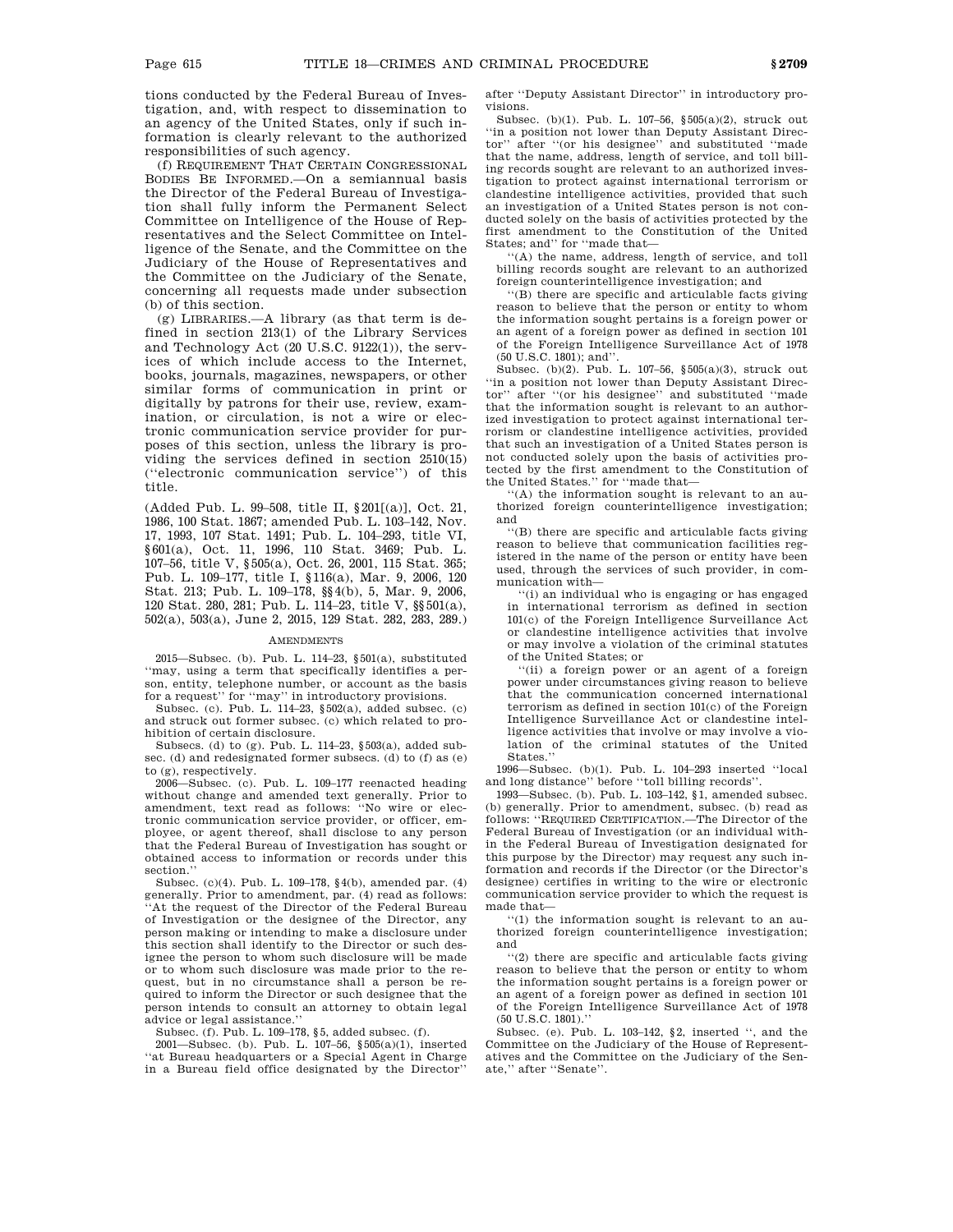## **§ 2710. Wrongful disclosure of video tape rental or sale records**

(a) DEFINITIONS.—For purposes of this section—

(1) the term ''consumer'' means any renter, purchaser, or subscriber of goods or services from a video tape service provider;

(2) the term ''ordinary course of business'' means only debt collection activities, order fulfillment, request processing, and the transfer of ownership;

(3) the term ''personally identifiable information'' includes information which identifies a person as having requested or obtained specific video materials or services from a video tape service provider; and

(4) the term ''video tape service provider'' means any person, engaged in the business, in or affecting interstate or foreign commerce, of rental, sale, or delivery of prerecorded video cassette tapes or similar audio visual materials, or any person or other entity to whom a disclosure is made under subparagraph (D) or  $(E)$  of subsection  $(b)(2)$ , but only with respect to the information contained in the disclosure.

(b) VIDEO TAPE RENTAL AND SALE RECORDS.— (1) A video tape service provider who knowingly discloses, to any person, personally identifiable information concerning any consumer of such provider shall be liable to the aggrieved person for the relief provided in subsection (d).

(2) A video tape service provider may disclose personally identifiable information concerning any consumer—

(A) to the consumer;

(B) to any person with the informed, written consent (including through an electronic means using the Internet) of the consumer that—

(i) is in a form distinct and separate from any form setting forth other legal or financial obligations of the consumer;

(ii) at the election of the consumer—

(I) is given at the time the disclosure is sought; or

(II) is given in advance for a set period of time, not to exceed 2 years or until consent is withdrawn by the consumer, whichever is sooner; and

(iii) the video tape service provider has provided an opportunity, in a clear and conspicuous manner, for the consumer to withdraw on a case-by-case basis or to withdraw from ongoing disclosures, at the consumer's election;

(C) to a law enforcement agency pursuant to a warrant issued under the Federal Rules of Criminal Procedure, an equivalent State warrant, a grand jury subpoena, or a court order;

(D) to any person if the disclosure is solely of the names and addresses of consumers and if—

(i) the video tape service provider has provided the consumer with the opportunity, in a clear and conspicuous manner, to prohibit such disclosure; and

(ii) the disclosure does not identify the title, description, or subject matter of any video tapes or other audio visual material; however, the subject matter of such materials may be disclosed if the disclosure is for the exclusive use of marketing goods and services directly to the consumer;

(E) to any person if the disclosure is incident to the ordinary course of business of the video tape service provider; or

(F) pursuant to a court order, in a civil proceeding upon a showing of compelling need for the information that cannot be accommodated by any other means, if—

(i) the consumer is given reasonable notice, by the person seeking the disclosure, of the court proceeding relevant to the issuance of the court order; and

(ii) the consumer is afforded the opportunity to appear and contest the claim of the person seeking the disclosure.

If an order is granted pursuant to subparagraph (C) or (F), the court shall impose appropriate safeguards against unauthorized disclosure.

(3) Court orders authorizing disclosure under subparagraph (C) shall issue only with prior notice to the consumer and only if the law enforcement agency shows that there is probable cause to believe that the records or other information sought are relevant to a legitimate law enforcement inquiry. In the case of a State government authority, such a court order shall not issue if prohibited by the law of such State. A court issuing an order pursuant to this section, on a motion made promptly by the video tape service provider, may quash or modify such order if the information or records requested are unreasonably voluminous in nature or if compliance with such order otherwise would cause an unreasonable burden on such provider.

(c) CIVIL ACTION.—(1) Any person aggrieved by any act of a person in violation of this section may bring a civil action in a United States district court.

(2) The court may award—

(A) actual damages but not less than liquidated damages in an amount of \$2,500;

(B) punitive damages;

(C) reasonable attorneys' fees and other litigation costs reasonably incurred; and

(D) such other preliminary and equitable re-

lief as the court determines to be appropriate. (3) No action may be brought under this sub-

section unless such action is begun within 2 years from the date of the act complained of or the date of discovery.

(4) No liability shall result from lawful disclosure permitted by this section.

(d) PERSONALLY IDENTIFIABLE INFORMATION.— Personally identifiable information obtained in any manner other than as provided in this section shall not be received in evidence in any trial, hearing, arbitration, or other proceeding in or before any court, grand jury, department, officer, agency, regulatory body, legislative committee, or other authority of the United States, a State, or a political subdivision of a State.

(e) DESTRUCTION OF OLD RECORDS.—A person subject to this section shall destroy personally identifiable information as soon as practicable, but no later than one year from the date the information is no longer necessary for the purpose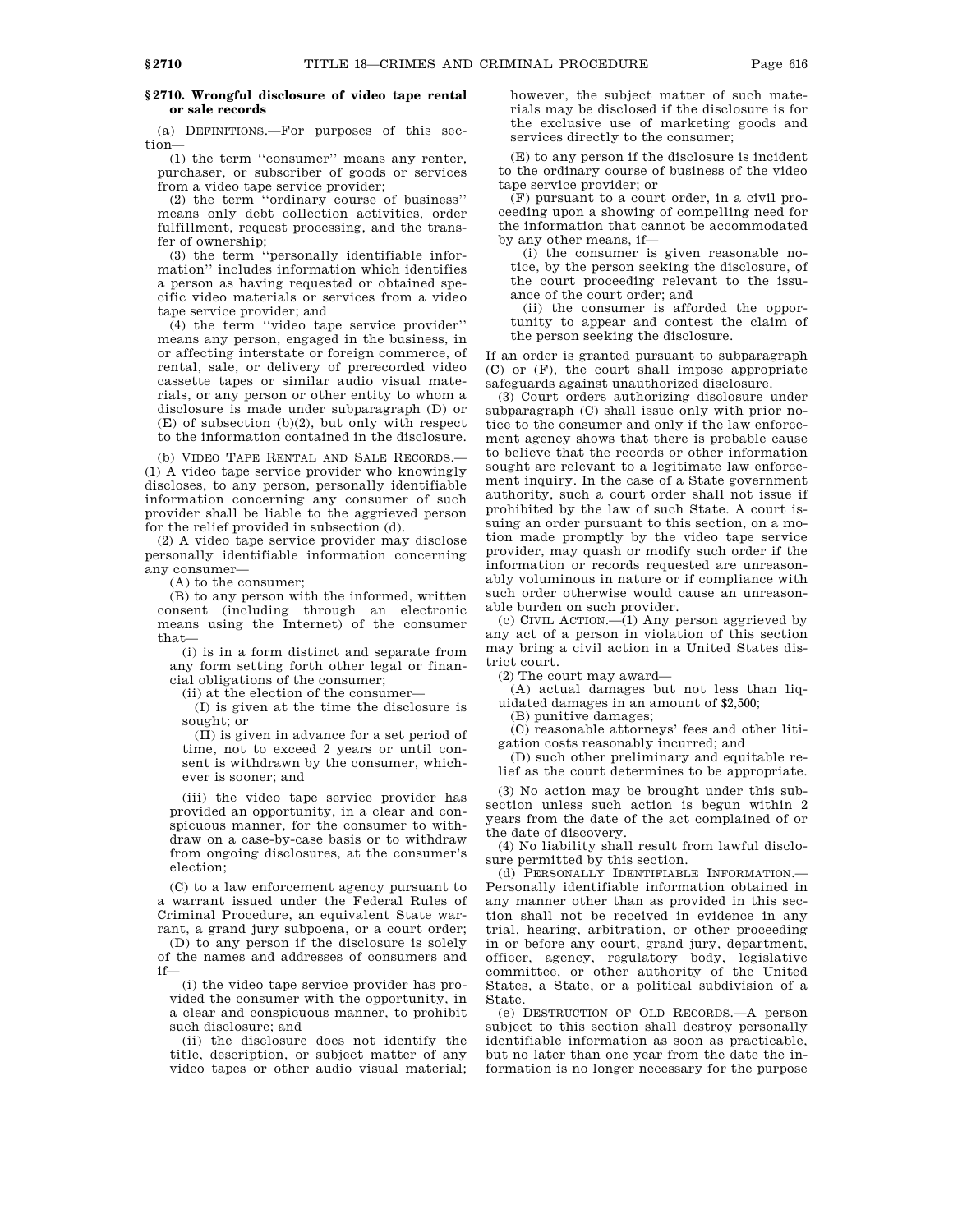for which it was collected and there are no pending requests or orders for access to such information under subsection  $(b)(2)$  or  $(c)(2)$  or pursuant to a court order.

(f) PREEMPTION.—The provisions of this section preempt only the provisions of State or local law that require disclosure prohibited by this section.

(Added Pub. L. 100–618, §2(a)(2), Nov. 5, 1988, 102 Stat. 3195; amended Pub. L. 112–258, §2, Jan. 10, 2013, 126 Stat. 2414.)

#### REFERENCES IN TEXT

The Federal Rules of Criminal Procedure, referred to in subsec. (b)(2)(C), are set out in the Appendix to this title.

### PRIOR PROVISIONS

A prior section 2710 was renumbered section 2711 of this title.

#### AMENDMENTS

2013—Subsec. (b)(2)(B). Pub. L. 112–258 added subpar. (B) and struck out former subpar. (B) which read as follows: ''to any person with the informed, written consent of the consumer given at the time the disclosure is sought;''.

## **§ 2711. Definitions for chapter**

As used in this chapter—

(1) the terms defined in section 2510 of this title have, respectively, the definitions given such terms in that section;

(2) the term ''remote computing service'' means the provision to the public of computer storage or processing services by means of an electronic communications system;

(3) the term ''court of competent jurisdiction'' includes—

(A) any district court of the United States (including a magistrate judge of such a court) or any United States court of appeals that—

(i) has jurisdiction over the offense being investigated;

(ii) is in or for a district in which the provider of a wire or electronic communication service is located or in which the wire or electronic communications, records, or other information are stored; or

(iii) is acting on a request for foreign assistance pursuant to section 3512 of this title; or

(B) a court of general criminal jurisdiction of a State authorized by the law of that State to issue search warrants; and

(4) the term ''governmental entity'' means a department or agency of the United States or any State or political subdivision thereof.

(Added Pub. L. 99–508, title II, §201[(a)], Oct. 21, 1986, 100 Stat. 1868, §2710; renumbered §2711, Pub. L. 100–618, §2(a)(1), Nov. 5, 1988, 102 Stat. 3195; amended Pub. L. 107–56, title II, §220(a)(2), Oct. 26, 2001, 115 Stat. 292; Pub. L. 109–177, title I, §107(b)(2), Mar. 9, 2006, 120 Stat. 202; Pub. L. 111–79, §2(2), Oct. 19, 2009, 123 Stat. 2086.)

#### AMENDMENTS

2009—Par. (3). Pub. L. 111–79 substituted ''includes—'' and subpars. (A) and (B) for ''has the meaning assigned

by section 3127, and includes any Federal court within that definition, without geographic limitation; and''.

2006—Par. (4). Pub. L. 109–177 added par. (4). 2001—Par. (3). Pub. L. 107–56 added par. (3).

1988—Pub. L. 100–618 renumbered section 2710 of this title as this section.

## **§ 2712. Civil actions against the United States**

(a) IN GENERAL.—Any person who is aggrieved by any willful violation of this chapter or of chapter 119 of this title or of sections 106(a), 305(a), or 405(a) of the Foreign Intelligence Surveillance Act of 1978 (50 U.S.C. 1801 et seq.) may commence an action in United States District Court against the United States to recover money damages. In any such action, if a person who is aggrieved successfully establishes such a violation of this chapter or of chapter 119 of this title or of the above specific provisions of title 50, the Court may assess as damages—

(1) actual damages, but not less than \$10,000, whichever amount is greater; and

(2) litigation costs, reasonably incurred.

(b) PROCEDURES.—(1) Any action against the United States under this section may be commenced only after a claim is presented to the appropriate department or agency under the procedures of the Federal Tort Claims Act, as set forth in title 28, United States Code.

(2) Any action against the United States under this section shall be forever barred unless it is presented in writing to the appropriate Federal agency within 2 years after such claim accrues or unless action is begun within 6 months after the date of mailing, by certified or registered mail, of notice of final denial of the claim by the agency to which it was presented. The claim shall accrue on the date upon which the claimant first has a reasonable opportunity to discover the violation.

(3) Any action under this section shall be tried to the court without a jury.

(4) Notwithstanding any other provision of law, the procedures set forth in section 106(f), 305(g), or 405(f) of the Foreign Intelligence Surveillance Act of 1978 (50 U.S.C. 1801 et seq.) shall be the exclusive means by which materials governed by those sections may be reviewed.

(5) An amount equal to any award against the United States under this section shall be reimbursed by the department or agency concerned to the fund described in section 1304 of title 31, United States Code, out of any appropriation, fund, or other account (excluding any part of such appropriation, fund, or account that is available for the enforcement of any Federal law) that is available for the operating expenses of the department or agency concerned.

(c) ADMINISTRATIVE DISCIPLINE.—If a court or appropriate department or agency determines that the United States or any of its departments or agencies has violated any provision of this chapter, and the court or appropriate department or agency finds that the circumstances surrounding the violation raise serious questions about whether or not an officer or employee of the United States acted willfully or intentionally with respect to the violation, the department or agency shall, upon receipt of a true and correct copy of the decision and findings of the court or appropriate department or agency